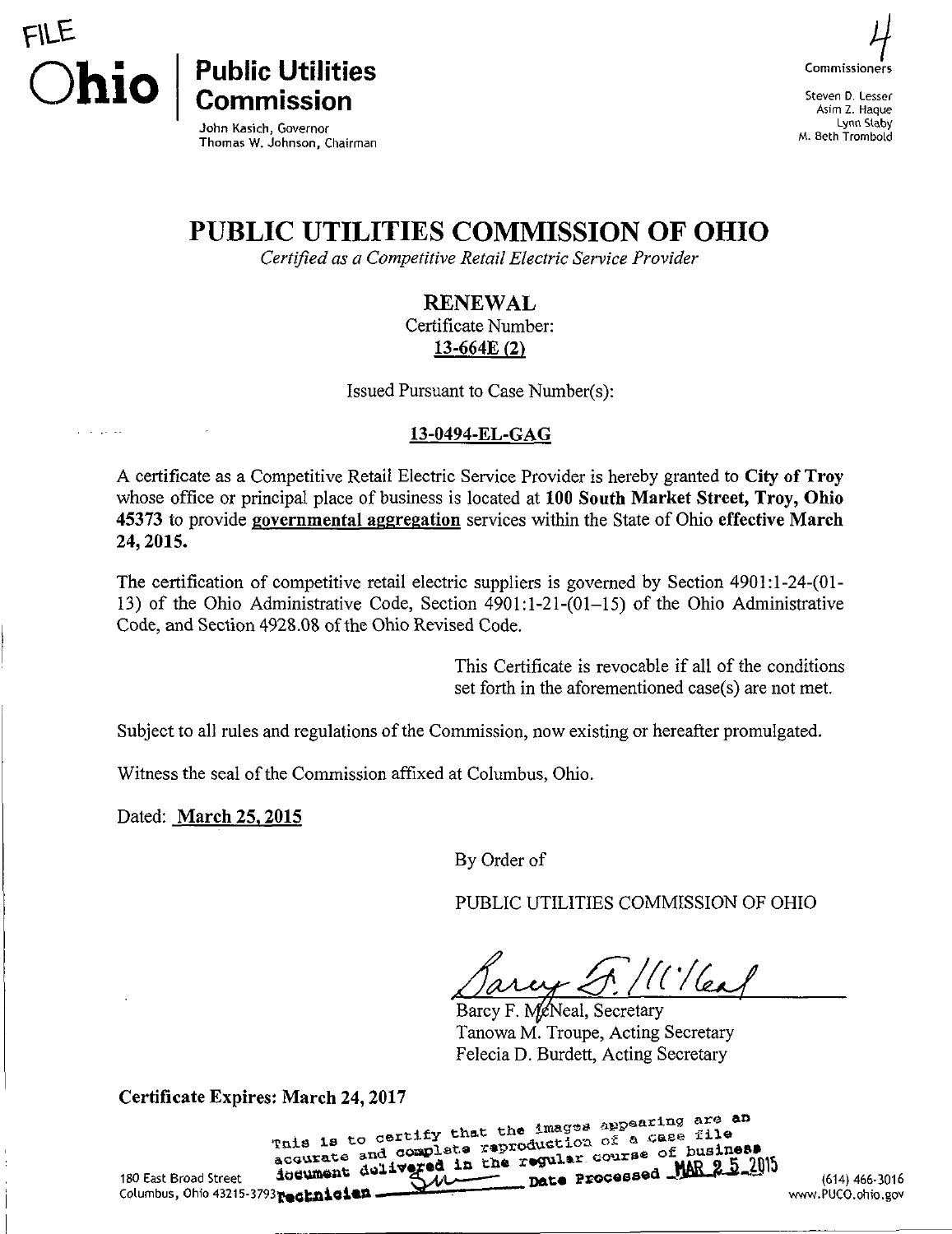### **CRES AUTOMATIC CASE ACTION FORM**

Date Sent: March 25, 2015

Effective Date of Certificate: March 24, 2015

Certificate Expires: March 24, 2017

Company Name and Company Name d/b/a: City of Troy

 $\boxtimes$  Renewal

#### Action Needed:

- **Example 3** Issue Certificate Number to: at (address):
- $\boxtimes$  Certified To Provide the Following Services:
	- **Retail Generation**
	- **Aggregation**
	- Power Marketer
	- □ Power Broker<br>⊠ Governmental
	- Governmental Aggregation
- $\boxtimes$  Renew Certificate No. 13-664E (1) to 13-664E (2)
- **Example 2** Revise Certificate No. to (check all applicable):
	- $\Box$  Reflect name change from to
	- $\Box$  Reflect address change from to
	- $\Box$  Add new service offering to certificate:
	- **Retail Generation**
	- Aggregation
	- Power Marketer
	- Power Broker
	- Governmental Aggregation
	- □ Correct Administrative Error
	- $\Box$  Reflect Change of Ownership to:
- $\Box$  Cancel Certificate No.
- $\Box$  Protect Un-redacted copies until
- **n Close Case File, Case Withdrawn at Applicant's Request**
- $\Box$  Close Case File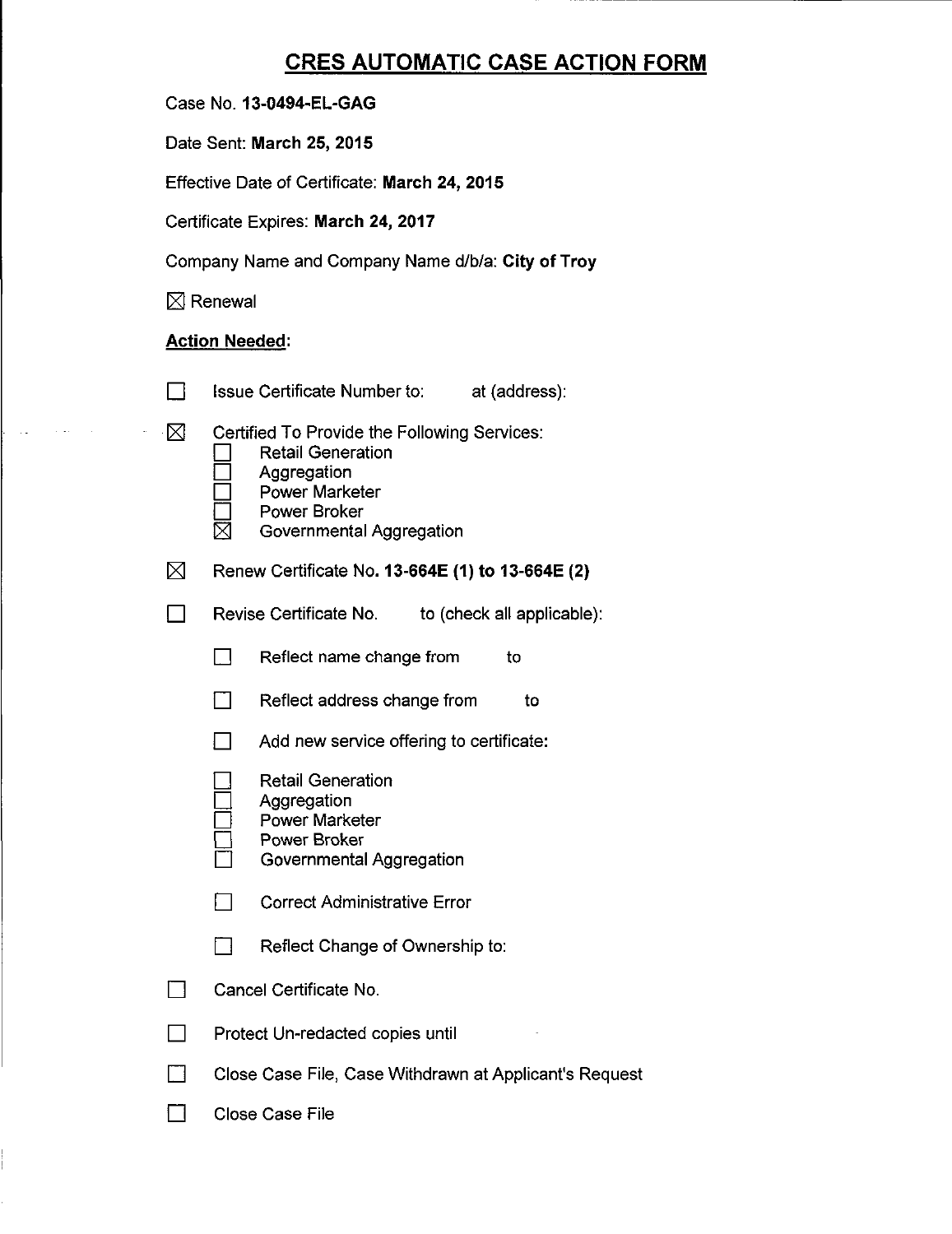| CASE NUMBER:                    | 13-0494-EL-GAG |
|---------------------------------|----------------|
| <b>CASE DESCRIPTION:</b>        | CITY OF TROY   |
| DATE OF SERVICE:                | 3/25/2015      |
| DOCUMENT SIGNED ON: $3/25/20/5$ |                |

Sign Here:  $\mathcal{SMO}$ 

none

#### APPLICANT

#### PARTY OF RECORD

## **ATTORNEY**

**NONE** 

CITY OF TROY THOMAS FUNDERBURG 100 SOUTH MARKET STREET P.O. BOX 3003 TROY,OH 45373 Phone:937-335-1725 Fax:937-339-8601 Email:THOMAS.FUNDERBURG@TROYOHIO.GOV

PARTY OF RECORD

#### **ATTORNEY**

**ATTORNEY** 

\*Pajevic, Richard A Mr. First Energy Solutions 341 White Pond Dr A-WAC-B2 Akron,OH 44320 Phone:330-315-7204 Fax:330-777-6032 Email[:rpajevic@fes.com](mailto:rpajevic@fes.com) 

none \*Rich, Benjamin T Mr. FirstEnergy Solutions 341 White Pond Drive Akron,OH 44320 Phone:330-315-7395 Fax:330-777-6528 Email:brich@firstenergycorp.com